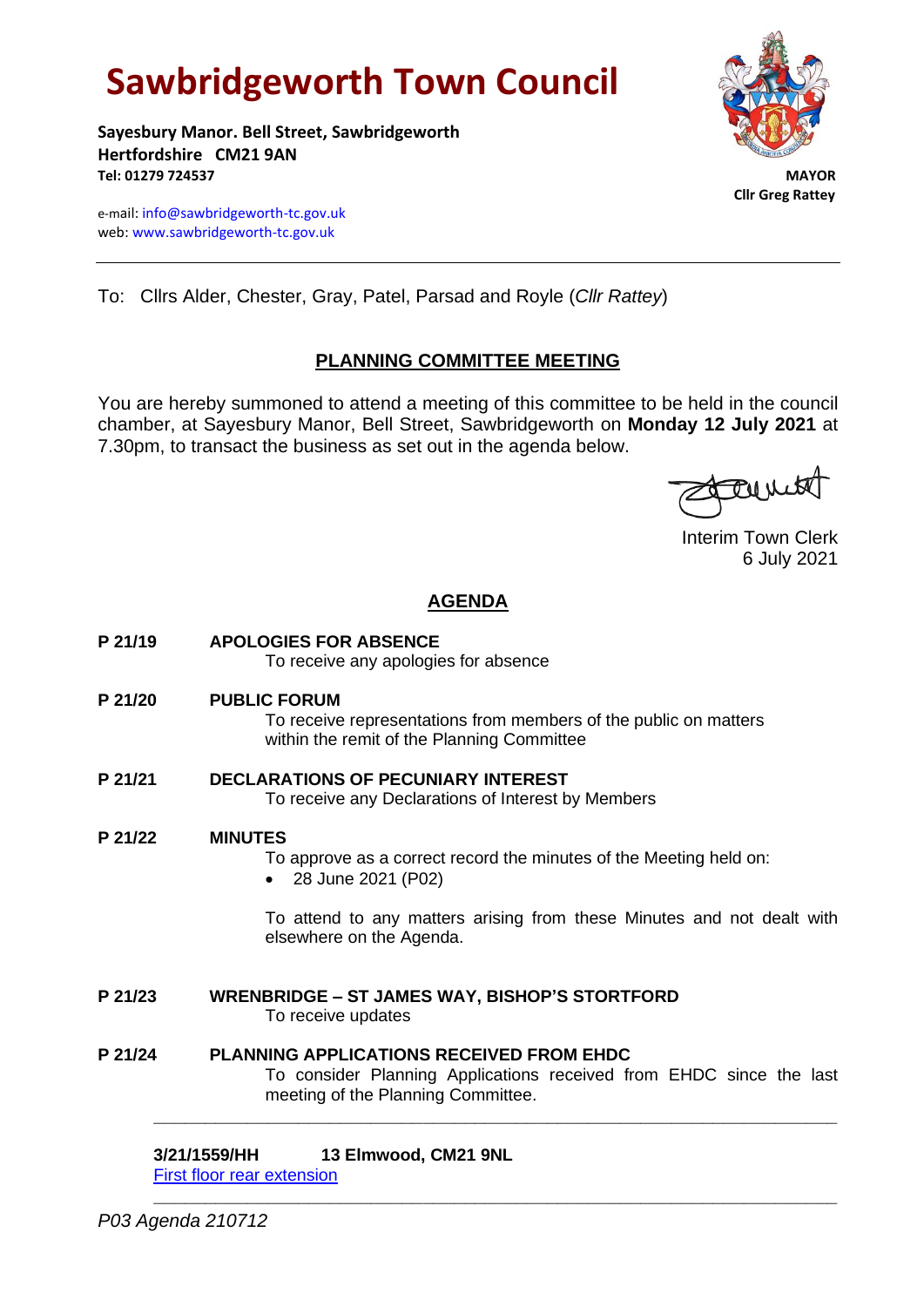### **3/21/1567/HH 33 The Forebury, CM21 9BD** [Installation of electric gates](https://publicaccess.eastherts.gov.uk/online-applications/applicationDetails.do?activeTab=documents&keyVal=QUOJGKGLFHU00)

**3/21/1591/HH 18 Rowney Gardens, CM21 0AT** Infill [to existing porch and construction of new porch](https://publicaccess.eastherts.gov.uk/online-applications/applicationDetails.do?activeTab=documents&keyVal=QUQPC6GLFJC00)

### **3/21/1604/HH 3 Roman Rise, CM21 0EG** [Single storey rear extension](https://publicaccess.eastherts.gov.uk/online-applications/applicationDetails.do?activeTab=documents&keyVal=QUSV4WGLFK900)

## **3/21/1620/HH 2 Springhall Road, CM21 9ET**

[Erection of cladding to first floor front elevation](https://publicaccess.eastherts.gov.uk/online-applications/applicationDetails.do?activeTab=documents&keyVal=QUVY78GLFL800)

### **3/21/1625/FUL 29 Station Road, CM21 9JY**

[Change of use of barn outbuilding into annexe with alterations to fenestration and insertion](https://publicaccess.eastherts.gov.uk/online-applications/applicationDetails.do?activeTab=documents&keyVal=QUWKE4GLFLK00)  [of 3 rooflights](https://publicaccess.eastherts.gov.uk/online-applications/applicationDetails.do?activeTab=documents&keyVal=QUWKE4GLFLK00)

**\_\_\_\_\_\_\_\_\_\_\_\_\_\_\_\_\_\_\_\_\_\_\_\_\_\_\_\_\_\_\_\_\_\_\_\_\_\_\_\_\_\_\_\_\_\_\_\_\_\_\_\_\_\_\_\_\_\_\_\_\_\_\_\_\_\_**

**\_\_\_\_\_\_\_\_\_\_\_\_\_\_\_\_\_\_\_\_\_\_\_\_\_\_\_\_\_\_\_\_\_\_\_\_\_\_\_\_\_\_\_\_\_\_\_\_\_\_\_\_\_\_\_\_\_\_\_\_\_\_\_\_\_\_**

**\_\_\_\_\_\_\_\_\_\_\_\_\_\_\_\_\_\_\_\_\_\_\_\_\_\_\_\_\_\_\_\_\_\_\_\_\_\_\_\_\_\_\_\_\_\_\_\_\_\_\_\_\_\_\_\_\_\_\_\_\_\_\_\_\_\_**

**\_\_\_\_\_\_\_\_\_\_\_\_\_\_\_\_\_\_\_\_\_\_\_\_\_\_\_\_\_\_\_\_\_\_\_\_\_\_\_\_\_\_\_\_\_\_\_\_\_\_\_\_\_\_\_\_\_\_\_\_\_\_\_\_\_\_**

**\_\_\_\_\_\_\_\_\_\_\_\_\_\_\_\_\_\_\_\_\_\_\_\_\_\_\_\_\_\_\_\_\_\_\_\_\_\_\_\_\_\_\_\_\_\_\_\_\_\_\_\_\_\_\_\_\_\_\_\_\_\_\_\_\_\_**

**\_\_\_\_\_\_\_\_\_\_\_\_\_\_\_\_\_\_\_\_\_\_\_\_\_\_\_\_\_\_\_\_\_\_\_\_\_\_\_\_\_\_\_\_\_\_\_\_\_\_\_\_\_\_\_\_\_\_\_\_\_\_\_\_\_\_**

**\_\_\_\_\_\_\_\_\_\_\_\_\_\_\_\_\_\_\_\_\_\_\_\_\_\_\_\_\_\_\_\_\_\_\_\_\_\_\_\_\_\_\_\_\_\_\_\_\_\_\_\_\_\_\_\_\_\_\_\_\_\_\_\_\_\_**

**\_\_\_\_\_\_\_\_\_\_\_\_\_\_\_\_\_\_\_\_\_\_\_\_\_\_\_\_\_\_\_\_\_\_\_\_\_\_\_\_\_\_\_\_\_\_\_\_\_\_\_\_\_\_\_\_\_\_\_\_\_\_\_\_\_\_**

# **3/21/1642/HH 28 Reedings Way, CM21 9DX**

[Single storey front/side and rear extension](https://publicaccess.eastherts.gov.uk/online-applications/applicationDetails.do?activeTab=documents&keyVal=QV09PIGLFMQ00)

### **3/21/1688/HH 28 Hampton Gardens, CM21 0AN**

[Erection of a workshop/shed and summerhouse/storage to rear garden](https://publicaccess.eastherts.gov.uk/online-applications/applicationDetails.do?activeTab=documents&keyVal=QV97Y9GLFQ000)

### **P 21/25 LATE PLANNING APPLICATIONS**

To deal with Planning Applications received from EHDC following the Publication of this Agenda and received before 9 July 2021

# **P 21/26 PLANNING DECISIONS MADE BY EHDC**

To receive Planning Decisions from EHDC.

### **3/20/2071/HH &**

### **3/20/2072/LBC 2 Fair Green, CM21 9AG**

Partial conversion of garage to office. Extension to the rear entrance and replacement of the roof of the existing link structure. A new vehicle and pedestrian access gates and new greenhouse

**\_\_\_\_\_\_\_\_\_\_\_\_\_\_\_\_\_\_\_\_\_\_\_\_\_\_\_\_\_\_\_\_\_\_\_\_\_\_\_\_\_\_\_\_\_\_\_\_\_\_\_\_\_\_\_\_\_\_\_\_\_\_\_\_\_\_**

**\_\_\_\_\_\_\_\_\_\_\_\_\_\_\_\_\_\_\_\_\_\_\_\_\_\_\_\_\_\_\_\_\_\_\_\_\_\_\_\_\_\_\_\_\_\_\_\_\_\_\_\_\_\_\_\_\_\_\_\_\_\_\_\_\_\_**

*STC Comment:* No objection *EHDC Decision:* Granted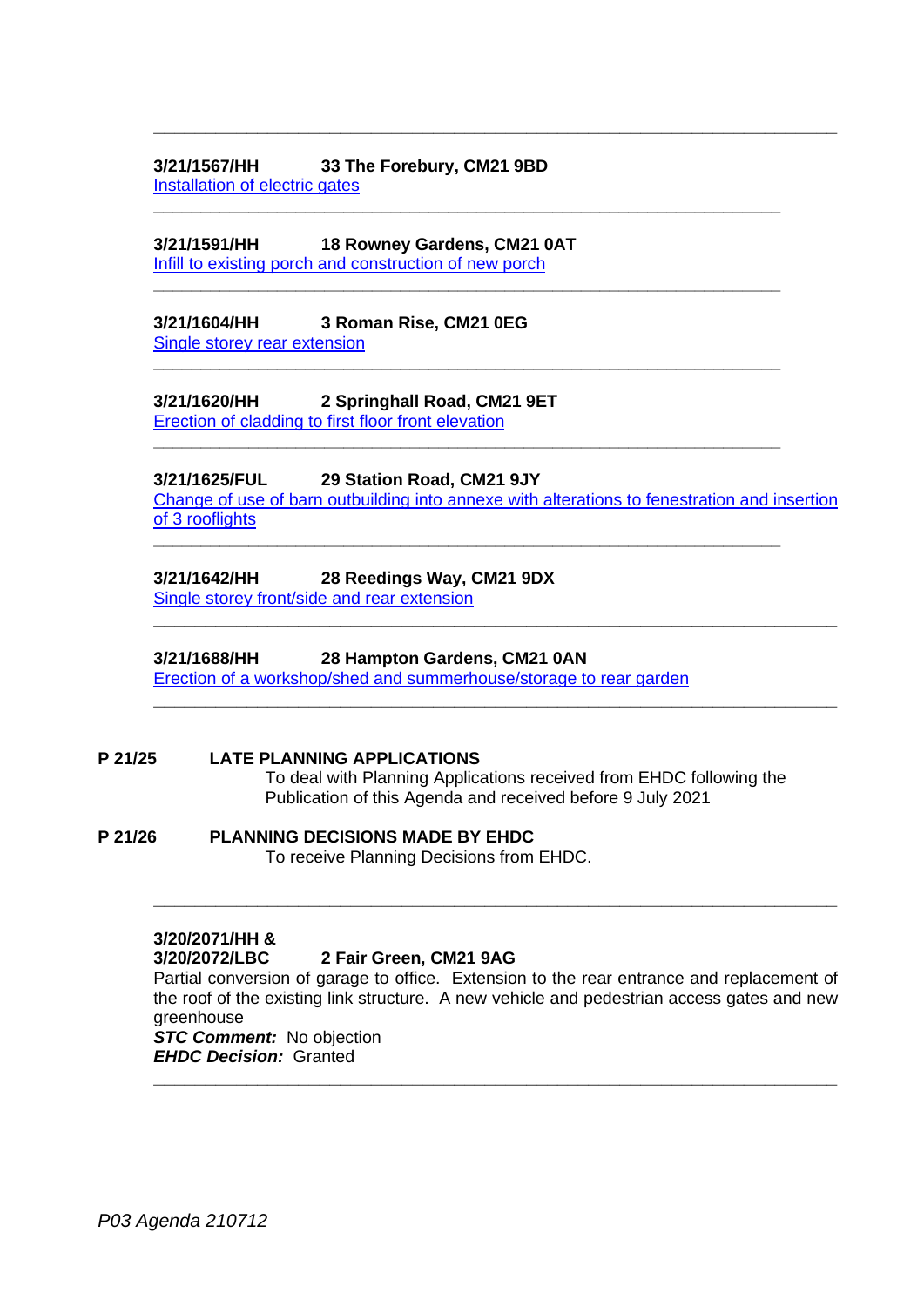### **3/21/0898/HH 1 Oram Court, CM23 4RB**

Single storey rear extension, one roof light to rear elevation and front entrance canopy roof **STC Comment:** No objection *EHDC Decision:* Granted

**\_\_\_\_\_\_\_\_\_\_\_\_\_\_\_\_\_\_\_\_\_\_\_\_\_\_\_\_\_\_\_\_\_\_\_\_\_\_\_\_\_\_\_\_\_\_\_\_\_\_\_\_\_\_\_\_\_\_\_\_\_\_\_\_\_\_**

**\_\_\_\_\_\_\_\_\_\_\_\_\_\_\_\_\_\_\_\_\_\_\_\_\_\_\_\_\_\_\_\_\_\_\_\_\_\_\_\_\_\_\_\_\_\_\_\_\_\_\_\_\_\_\_\_\_\_\_\_\_\_\_\_\_\_**

### **3/21/1006/HH 131 West Road, CM21 0BW**

Demolition of conservatory; construction of two storey rear extension with side dormer windows and single storey front porch extension

#### **STC Comment:** No comment

*EHDC Decision:* Refused. "The proposed two storey rear extension, by reason of its inappropriate size and scale, would appear as an unduly bulky addition to the dwelling. The excessive proportions of the enlargement mean that this extension would overwhelm the existing property, and would fail to be subservient to the host dwelling. There would be an adverse impact upon the character and appearance of the host dwelling; contrary to Policies HOU11 and DES4 of the East Herts District Plan (2018). & "The proposed two storey rear extension, by reason of its inappropriate size, scale and siting, would result in overbearing impacts, excessive overshadowing and undue loss of light affecting a neighbouring dwelling. There would be adverse impacts upon the amenity of the occupiers of the neighbouring dwelling, contrary to Policy DES4 of the East Herts District Plan (2018)".

**\_\_\_\_\_\_\_\_\_\_\_\_\_\_\_\_\_\_\_\_\_\_\_\_\_\_\_\_\_\_\_\_\_\_\_\_\_\_\_\_\_\_\_\_\_\_\_\_\_\_\_\_\_\_\_\_\_\_\_\_\_\_\_\_\_\_**

### **3/21/1104/HH 6 Rowney Wood, CM21 0HR**

Construction of a summerhouse *STC Comment:* No objection *EHDC Decision:* Granted

### **3/21/1232/HH Inglis, Spellbrook Lane West, CM23 4AY**

Demolition of double garage; side extension and front porch extension with first floor crown roof extension; loft conversion and gable roof extension to side elevations with dormer windows to front and rear elevations; and alterations to fenestration

**\_\_\_\_\_\_\_\_\_\_\_\_\_\_\_\_\_\_\_\_\_\_\_\_\_\_\_\_\_\_\_\_\_\_\_\_\_\_\_\_\_\_\_\_\_\_\_\_\_\_\_\_\_\_\_\_\_\_\_\_\_\_\_\_\_\_**

### **STC Comment:** No objection

*EHDC Decision:* Refused. "The proposed development, by reason of its size, scale and design, would add considerable bulk and mass to the site that would fail to appear subservient in scale and would fail to achieve a high standard of design to respond to the context of the site, or to reflect local distinctiveness. The development would therefore be harmful to the character and appearance of the site and surrounding area. The proposal would thereby be contrary to Policies DES4 and HOU11 of the East Herts District Plan 2018 and the National Planning Policy Framework".

**\_\_\_\_\_\_\_\_\_\_\_\_\_\_\_\_\_\_\_\_\_\_\_\_\_\_\_\_\_\_\_\_\_\_\_\_\_\_\_\_\_\_\_\_\_\_\_\_\_\_\_\_\_\_\_\_\_\_\_\_\_\_\_\_\_\_**

### **P 21/27 PLANNING APPEALS**

To receive notification from EHDC of Planning Appeals

Plans are no longer available in the Council Office for inspection. They are available on-line on the East Herts District Council web-site.

Members of the public and press are cordially invited to attend all meetings of the Council and its committees.